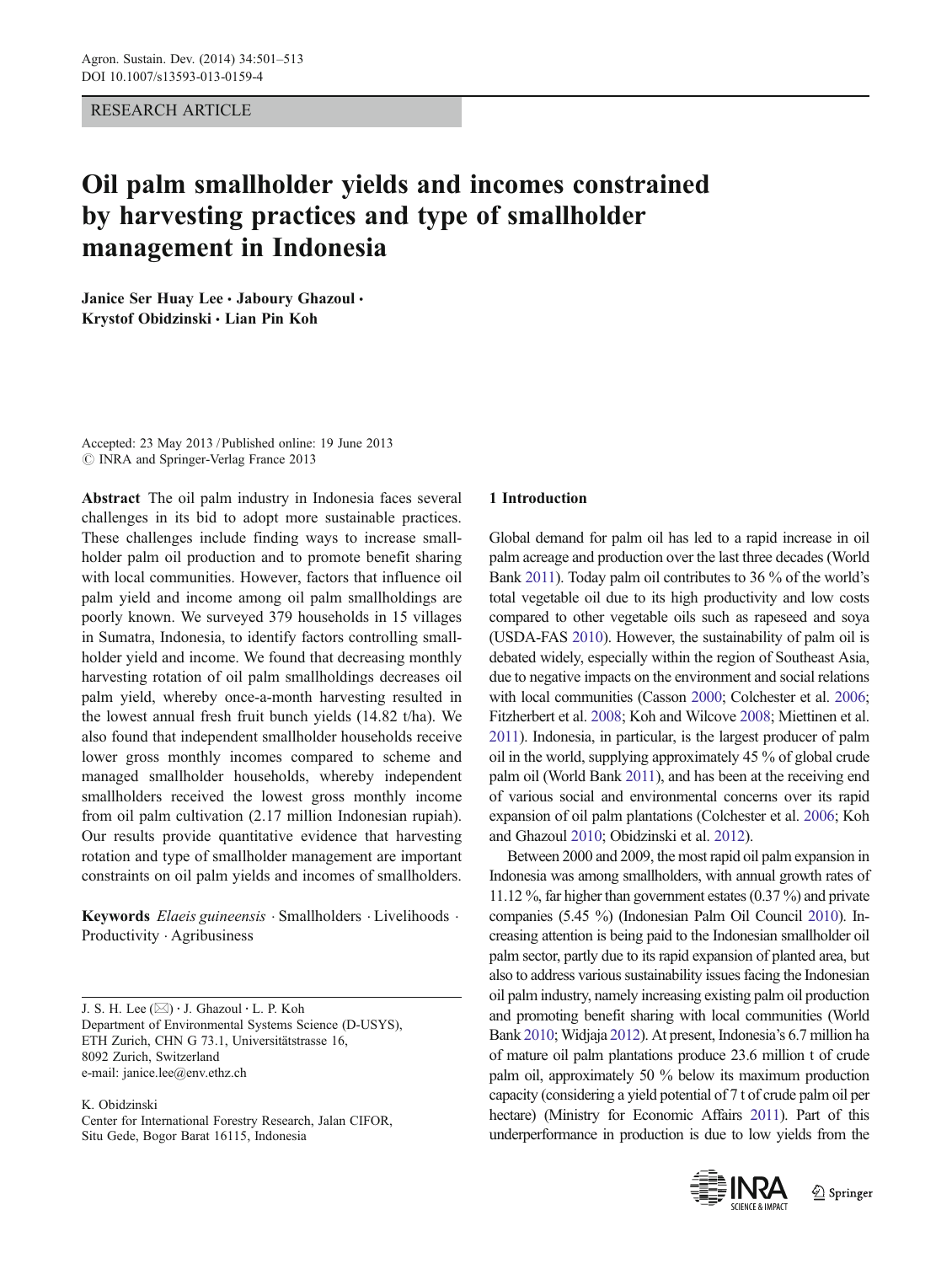smallholder sector. On average, the Indonesian smallholder produces 3 t of crude palm oil per hectare a year, which is approximately 35–40 % lower than yields from private and government sectors (Molenaar et al. [2010](#page-12-0)). Intensifying smallholder yields has direct benefits to smallholder household incomes and has been touted as a "land sparing" approach to increase crude palm oil production without expanding over forested land (Widjaja [2012\)](#page-12-0). However, the latter concept should be approached with caution since higher yields may also increase land rents and result in more deforestation (Angelsen [1999](#page-11-0)). When managed properly, oil palm has also been shown in several case studies to raise total income and assets for rural smallholders by at least 60 % on average (Susila [2004\)](#page-12-0). Based on a preliminary study on districtlevel assessment of poverty reductions from oil palm activity in Indonesia, a 1 % increase in oil palm area of cultivation contributes to a reduction of 0.15–0.25 percentage points of people in poverty (World Bank [2011](#page-12-0)). Smallholder activity also makes a larger contribution to poverty reduction as compared to private or government oil palm development. Promoting smallholder development has therefore been cited by government agencies as well as international organizations as an important avenue for the Indonesian oil palm industry to increase benefit sharing with local communities (Bahroeny [2009](#page-11-0); World Bank [2011](#page-12-0)).

In order to improve yields and increase benefit sharing with local communities in the smallholder oil palm sector, it is therefore important to understand what contributes to variations in yields and income among smallholder plantations and households, respectively. Factors which determine successful smallholder oil palm development have been classified under (1) the agronomy of the oil palm production system, (2) the supply chain for the production and sale of the oil palm fruit, and (3) an enabling environment which sets the context for smallholder development (World Bank [2010\)](#page-12-0). Factors associated with agronomy of oil palm production fall under various subcategories such as knowledge, input quality and quantity, and land use, all of which require extensive interactions with smallholders and technology transfer from agricultural extension institutions or private companies. Factors associated with the supply chain for the production and sale of oil palm fruit involve smallholder access to credit, infrastructure, and access to mills to ensure good investment in the beginning of oil palm production and ease of transportation of the oil palm fruit or fresh fruit bunch to processing mills. These factors require the support of credit institutions such as banks, international donor organizations, and governmental assistance in improving public infrastructure. Factors related to the enabling environment of smallholder development include organizing structures (i.e., farmer cooperatives), legal structures, market dynamics, and social development, all of which lie outside the direct influence of smallholders and, to a large extent, rely on government policies to shape how smallholders organize themselves, improve land tenure security, ensure fair prices for smallholder produce, and increase access to health and education services

 $\hat{\mathcal{D}}$  Springer



among others. As the Indonesian oil palm industry looks towards improving its smallholder oil palm sector, identifying the most important groups of factors for yields and income derived from oil palm agriculture for smallholders can help prioritize the approaches and target relevant stakeholders and institutions.

Based on an empirical dataset collected from 379 smallholders in three separate districts in Sumatra, we test competing hypotheses of which groups of factors under the agronomy of oil palm production, supply chain for the production and sale of oil palm fruit, and enabling environment for smallholder development are most important in explaining variations in smallholder oil palm yields and income. Our main objectives are to (1) test alternative hypotheses regarding the most important factors that predict annual yield per hectare in smallholder oil palm plantations and (2) test alternative hypotheses regarding the most important factors that predict gross monthly income from oil palm cultivation for oil palm smallholders.

#### 2 Materials and methods

#### 2.1 Study site

Sumatra (00°N, 102°E) covers 25.2 % of Indonesia's land area at  $480,793$  km<sup>2</sup> and has a population of close to 50 million inhabitants (Badan Pusat Statistik [2009\)](#page-12-0). At present, Sumatra accounts for ∼67 % (6.2 million ha) of total oil palm area in Indonesia and 81 % (2.9 million ha) of Indonesia's smallholder oil palm acreage (Indonesian Ministry of Agriculture [2011](#page-12-0)) (Fig. [1](#page-2-0)). We focused our study on three districts where oil palm plantations were established ∼30 years ago—Pelalawan from the province of Riau, Pasaman Barat from West Sumatra, and Musi Banyu Asin from South Sumatra. Based on reports provided by the Department of Plantation (Dinas Perkebunan) at the district level, smallholder oil palm plantations made up 34 % (∼64,000 ha), 39 % (87,000 ha), and 64 % (96,000 ha) of total planted oil palm area in Pelalawan, Musi Banyu Asin, and Pasaman Barat, respectively. All three districts receive high annual rainfalls (2,000–5,000 mm) and high annual temperatures (22–32 °C). Dry seasons are experienced annually from August to October (Indonesian Agency for Meteorology Climatology and Geophysics [2013](#page-12-0)), during which oil palm yields have been reported to be lower (Corley and Tinker [2003](#page-11-0)). Due to a fairly long presence of oil palm in these districts, there exists a range of differently managed smallholder oil palm plantations, hereafter also addressed as "smallholdings." Scheme smallholdings are comanaged by smallholders and a parent oil palm company, and the fresh fruit bunches produced are sold directly to the parent company's oil palm mill. The role of the parent oil palm company is to provide technical assistance during the establishment of these scheme smallholdings and provide agronomic inputs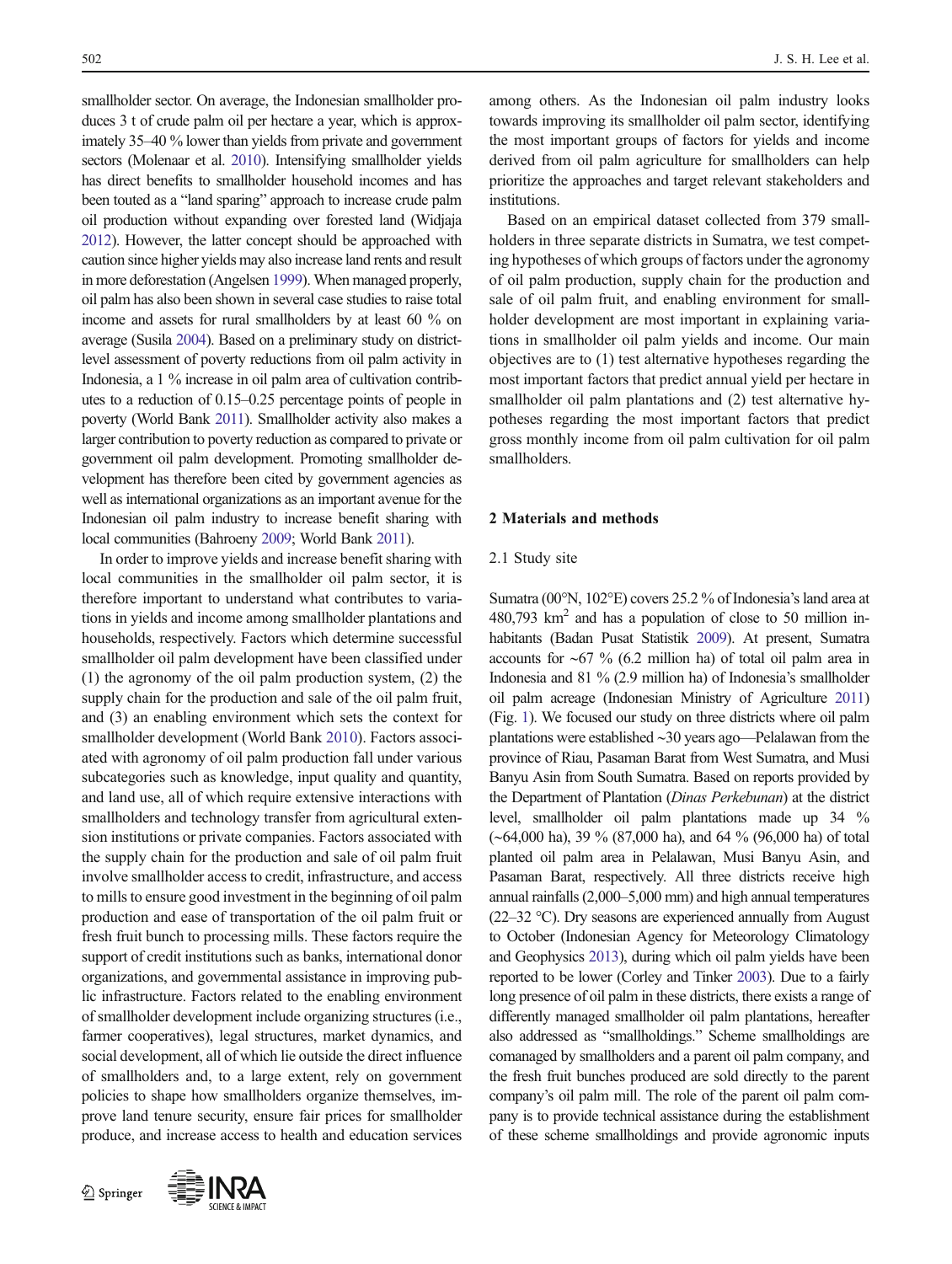<span id="page-2-0"></span>Fig. 1 Oil palm development in Sumatra: a Conversion of rubber agroforests in South Sumatra for oil palm smallholdings, b laborers weighing fresh fruit bunch collected from an oil palm smallholding, c mature oil palm tree from an oil palm industrial estate



and services at a cost to smallholders. Managed smallholdings are similar to scheme smallholdings except that smallholders hand over the entire management of their smallholdings to the oil palm company and receive a monthly share of the profits derived from oil palm production. Independent smallholdings are managed entirely by smallholders, and the fresh fruit bunch produced are sold to any oil palm mill with the best fresh fruit bunch price, often through the hands of an oil palm middleman.

## 2.2 Household surveys

Two preliminary surveys were conducted in August 2010 and in April 2011 for this study. The former was carried out with 83 different oil palm stakeholders using semistructured interviews while the latter was carried out with 15 oil palm smallholders to test the survey questionnaire. The final study was conducted between June and July 2011 using a standardized questionnaire which consists of two sections: (1) socioeconomic background of the smallholder household and (2) characteristics of their oil palm plantations. The unit of our sample is a household.

A two-stage clustered sampling was carried out where villages were selected based on distance from main roads, accessibility to markets as well as smallholder palm oil management schemes present in the village. Next, the research team (which consists of the lead author and three other trained enumerators from Indonesia) held a meeting with the village head to request for permission to conduct research in the village and a map of main roads and landmarks (e.g., mosques, local schools) within the village. These objects were labeled with numbers as starting points in the village for enumerators to begin their transect sampling. At the beginning of each sampling day, a starting point for the transect line was randomly selected for each enumerator, and households along that transect line were sampled (Magnani [1997\)](#page-12-0). Households which declined to be interviewed were passed over and the next household was visited. Enumerators spoke to the head of the household present in the house, often the men of the household. In some cases, women were in charge of the household or took over answering questions as the men were away. In other cases, both men and women helped in answering questions. Altogether, we collected a total of 379 smallholder interviews from 15 villages across the study sites and plantation management data on 611 smallholdings. Majority of the interviews were conducted with men (76 %), some with women (21 %), and a handful where both men and women jointly participated in the survey (3 %).

#### 2.3 Data analysis

Data collected from surveys were double-checked with the enumerator for any missing entries or misinterpretations and translated into English by the lead author. Ambiguous data or unreliable respondents were removed from the dataset. Responses from interviewees had to be coded and regrouped (Table [1\)](#page-3-0). There were two main datasets collected from the household surveys—smallholder plantation (number of smallholdings=528) and smallholder household background (number of smallholders=375).

To investigate the most important factors influencing smallholder yield and income from oil palm agriculture, we applied an information-theoretic approach which provides a framework that allows for multiple model comparisons and identifies the most parsimonious model which best explains variation in the response variable (Burnham and Anderson [2002\)](#page-11-0). This approach requires the construction of a set of a priori candidate



2 Springer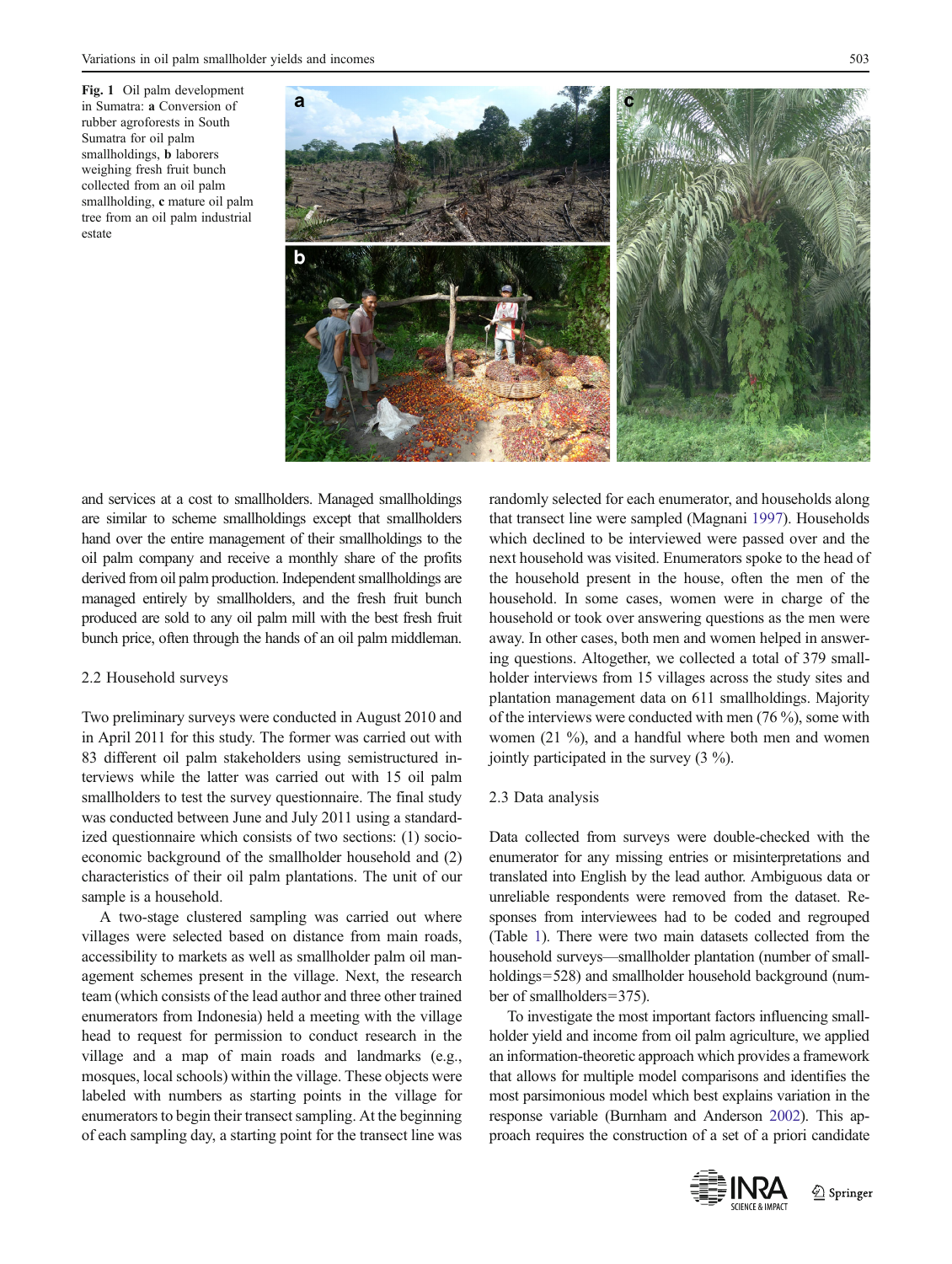| Variable                                                                   | Type of<br>data | Unit/factor<br>levels | Description                                                                                                                                                                                                                                    |
|----------------------------------------------------------------------------|-----------------|-----------------------|------------------------------------------------------------------------------------------------------------------------------------------------------------------------------------------------------------------------------------------------|
| Yield analysis                                                             |                 |                       |                                                                                                                                                                                                                                                |
| Soil type (soil)                                                           | Nominal         | Mineral               | "Mineral" refers to mineral soil.                                                                                                                                                                                                              |
|                                                                            |                 | Swamp                 | "Swamp" refers to peat soil or waterlogged soil since smallholders tend to<br>group both types of soils under the Indonesian word gambut.                                                                                                      |
|                                                                            |                 | Mixed                 | "Mixed" refers to a mix of soil type from categories mentioned above.                                                                                                                                                                          |
| Area of smallholding (area)                                                | Continuous      | ha                    | Area of smallholder oil palm plantation                                                                                                                                                                                                        |
| Seedling quality (seed)                                                    | Nominal         |                       | Seedling quality is based on where smallholders source their seedlings<br>from.                                                                                                                                                                |
|                                                                            |                 | High                  | "High" refers to seedlings sourced from a certified nursery, from the<br>government or from a private oil palm company.                                                                                                                        |
|                                                                            |                 | Medium                | "Medium" refers to seedlings sourced from local shops, traveling<br>salesmen, and local nurseries.                                                                                                                                             |
|                                                                            |                 | Low                   | "Low" refers to sources like family and friends, or produced locally by<br>smallholders from loose fruits.                                                                                                                                     |
|                                                                            |                 | Mixed                 | "Mixed" refers to mixed sources from different categories mentioned above.                                                                                                                                                                     |
| Number of essential nutrients<br>used as fertilizer (fertilizer)           | Ordinal         | All                   | Oil palm trees require five essential nutrients for productivity (nitrogen,<br>phosphorous, potassium, magnesium, and boron). Fertilizer usage here<br>refers to the number of essential nutrients used as fertilizer and not the<br>quantity. |
|                                                                            |                 | Sufficient            | "All" includes application of all 5 nutrients.                                                                                                                                                                                                 |
|                                                                            |                 | Insufficient          | "Sufficient" includes application of 3-4 nutrients.                                                                                                                                                                                            |
|                                                                            |                 | Organic               | "Insufficient" includes application of 1-2 nutrients.                                                                                                                                                                                          |
|                                                                            |                 | None                  | "Organic" includes livestock waste and empty fresh fruit bunches.                                                                                                                                                                              |
| Volume of herbicides applied per<br>hectare per application<br>(herbicide) | Continuous      | 1/ha                  | We only considered herbicides used against grasses (common trade names<br>include paraquat and Gramaxone).                                                                                                                                     |
| Density of oil palms within<br>smallholding (density)                      | Continuous      | Palms/ha              | Number of oil palms planted per hectare                                                                                                                                                                                                        |
| Harvesting rotation per month                                              | Ordinal         | Once                  | "Once" refers to harvesting of fresh fruit bunches carried once a month.                                                                                                                                                                       |
| (harvest)                                                                  |                 | Twice                 | "Twice" refers to harvesting carried out at a 15-day interval.                                                                                                                                                                                 |
|                                                                            |                 | Thrice                | "Thrice" refers to harvesting carried out at a 10-day interval.                                                                                                                                                                                |
| Start-up capital (capital)                                                 | Nominal         | Informal              | "Informal" sources of capital include smallholder's personal savings,<br>money borrowed from family and friends as well as from people in the<br>village.                                                                                      |
|                                                                            |                 | Formal                | "Formal" sources of capital include money borrowed from banks and<br>companies.                                                                                                                                                                |
|                                                                            |                 | Mixed                 | "Mixed" sources of capital include money borrowed from both informal<br>and formal sources.                                                                                                                                                    |
| Accessibility to mills (d.mill)                                            | Continuous      | km                    | Distance of smallholding to nearest available oil palm mill                                                                                                                                                                                    |
| Accessibility to roads (d.road)                                            | Continuous      | km                    | Distance of smallholding to nearest main tarred road                                                                                                                                                                                           |
| Management of smallholding<br>(manage)                                     | Nominal         | Independent           | "Independent" refers to smallholdings managed entirely by smallholders<br>with no agronomic inputs and technical assistance from companies.                                                                                                    |
|                                                                            |                 | Scheme                | "Scheme" refers to smallholdings managed with agronomic inputs and<br>technical assistance from companies.                                                                                                                                     |
| Land tenure security (land)                                                | Ordinal         | Minimum               | "Minimum" land tenure security for smallholding is where there are no<br>land titles to the land where smallholding is located on, there is only a<br>verbal agreement to the land, or the land is protected by customary laws.                |
|                                                                            |                 | Moderate              | "Moderate" land tenure security for smallholding is where land titles such<br>as the SKT, SKGR, Sopradik, Segel, and SPH are available for the land.                                                                                           |
|                                                                            |                 | Maximum               | "Maximum" land tenure security for smallholding is where land titles such<br>as the BPN land certificate are available or the smallholder is in the<br>process of obtaining his BPN certificate.                                               |

<span id="page-3-0"></span>

| Table 1 Coded responses from the questionnaires were pulled together to construct factor levels for several categorical variables used in our data |
|----------------------------------------------------------------------------------------------------------------------------------------------------|
| analysis. Here, we present a detailed description of all variables used in our yield and income analyses                                           |

 $\underline{\textcircled{\tiny 2}}$  Springer

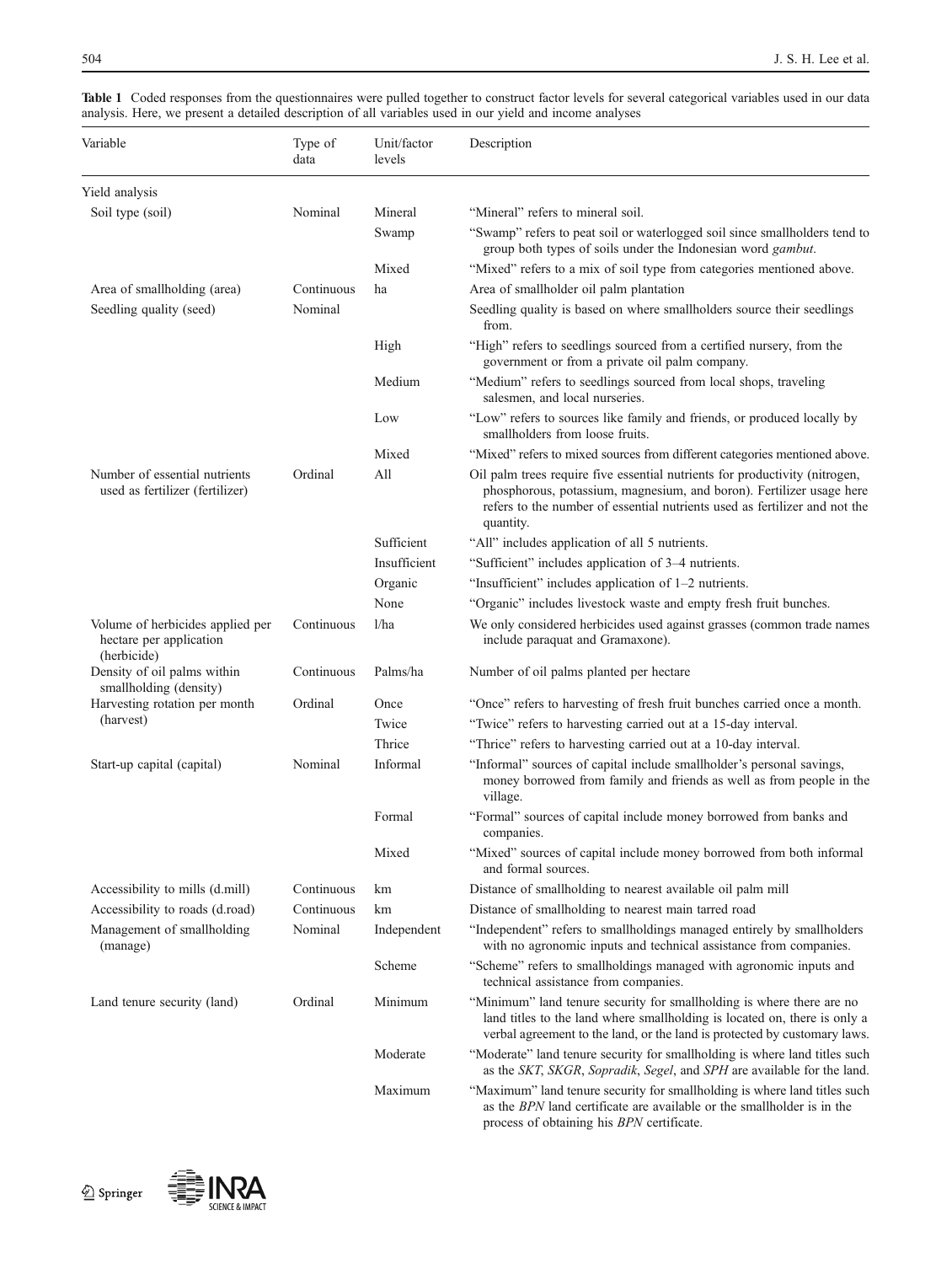#### Table 1 (continued)

| Variable                                        | Type of<br>data | Unit/factor<br>levels             | Description                                                                                                                                                                                       |
|-------------------------------------------------|-----------------|-----------------------------------|---------------------------------------------------------------------------------------------------------------------------------------------------------------------------------------------------|
| Income analysis                                 |                 |                                   |                                                                                                                                                                                                   |
| Number of years of experience<br>(experience)   | Continuous      | Years                             | Smallholder's number of years of experience working in oil palm<br>production (e.g., within oil palm companies, nurseries, and as hired<br>laborers).                                             |
| Total area of smallholdings (area)              | Continuous      | ha                                | Total area of oil palm plantations owned by smallholder                                                                                                                                           |
| Accessibility to oil palm mill<br>(d. mill)     | Continuous      | km                                | Distance of smallholder household to closest available mill                                                                                                                                       |
| Accessibility to main road<br>(d.read)          | Continuous      | km                                | Distance of smallholder household to main tarred road                                                                                                                                             |
| Type of management for<br>smallholder (type)    | Nominal         | Independent                       | "Independent" smallholders manage their plantations on their own and are<br>not bound to sell their produce to one mill.                                                                          |
|                                                 |                 | Scheme                            | "Scheme" smallholders manage their plantations with the support of oil<br>palm companies and are required to sell their produce to the same<br>company's mill at least for a certain time period. |
|                                                 |                 | Managed                           | "Managed" smallholders allow full management of their plantations by oil<br>palm companies and all production is sold to the company's mill.                                                      |
| Level of participation in<br>cooperative (coop) | Ordinal         |                                   | The level of participation by smallholders in a cooperative is based on the<br>frequency of participation in meetings and cooperative activities.                                                 |
|                                                 |                 | Very active                       | "Very active" refers to smallholders who participate in cooperative<br>activities either every day, every week, once in 2 weeks or every month.                                                   |
|                                                 |                 | Active                            | "Active" refers to smallholders who participate in cooperative activities<br>once in 3 to 6 months.                                                                                               |
|                                                 |                 | Member                            | "Member" refers to smallholders who participate in cooperative activities<br>once a year or only when there are invitations.                                                                      |
|                                                 |                 | Not involved                      | "Not involved" refers to smallholders who are not part of an oil palm<br>cooperative.                                                                                                             |
| Price of fresh fruit bunch (price)              | Continuous      | IDR/kg of<br>fresh fruit<br>bunch | Average price of fresh fruit bunch offered to smallholders, expressed in<br>Indonesian rupiah (IDR).                                                                                              |
| Education of smallholder<br>(education)         | Nominal         | Nonschool                         | "Nonschool" covers smallholders who did not go to school and did not<br>graduate from primary school.                                                                                             |
|                                                 |                 | Primary                           | "Primary" covers smallholders who graduated from primary school SMP.                                                                                                                              |
|                                                 |                 | Secondary                         | "Secondary" covers smallholders who graduated from secondary school<br>SMA.                                                                                                                       |
|                                                 |                 | Tertiary                          | "Tertiary" includes education levels SMK (high school) and S1 (college).                                                                                                                          |
| Migrant status of smallholder<br>(migrant)      | Ordinal         | Local                             | "Local" refers to smallholders who were originally from the village they<br>resided in.                                                                                                           |
|                                                 |                 | Migrant                           | "Migrant" refers to smallholders who were originally from a different<br>village, district, or province.                                                                                          |

models using existing knowledge and logic about the hypothetical relationships regarding factors that influence smallholder yield and income from oil palm agriculture (World Bank [2010](#page-12-0)). Assessment of the models was based on the index Akaike's information criterion corrected for small sample sizes (AICc). This index measures the Kullback–Leibler information loss which can be conceptualized as a "distance" between full reality and the model (Burnham and Anderson [2002\)](#page-11-0). Hence, the best model is seen as losing the least information relative to other models within the model set and is the model with the lowest AICc value. The AICc can be used to calculate Akaike weights, wAICc, which represent the relative probability of each model being the best model within the model set. Akaike weights are used to create evidence ratios which provide quantitative information about the support for one model relative to the other (Burnham and Anderson [2002](#page-11-0)).

A set of eight candidate models were generated to represent competing hypotheses of which group of smallholder variables (agronomy, supply chain for production and sale of oil palm fruits, and/or enabling environment of smallholder development) were most important in accounting for variations in annual yields of fresh fruit bunch per hectare for smallholder

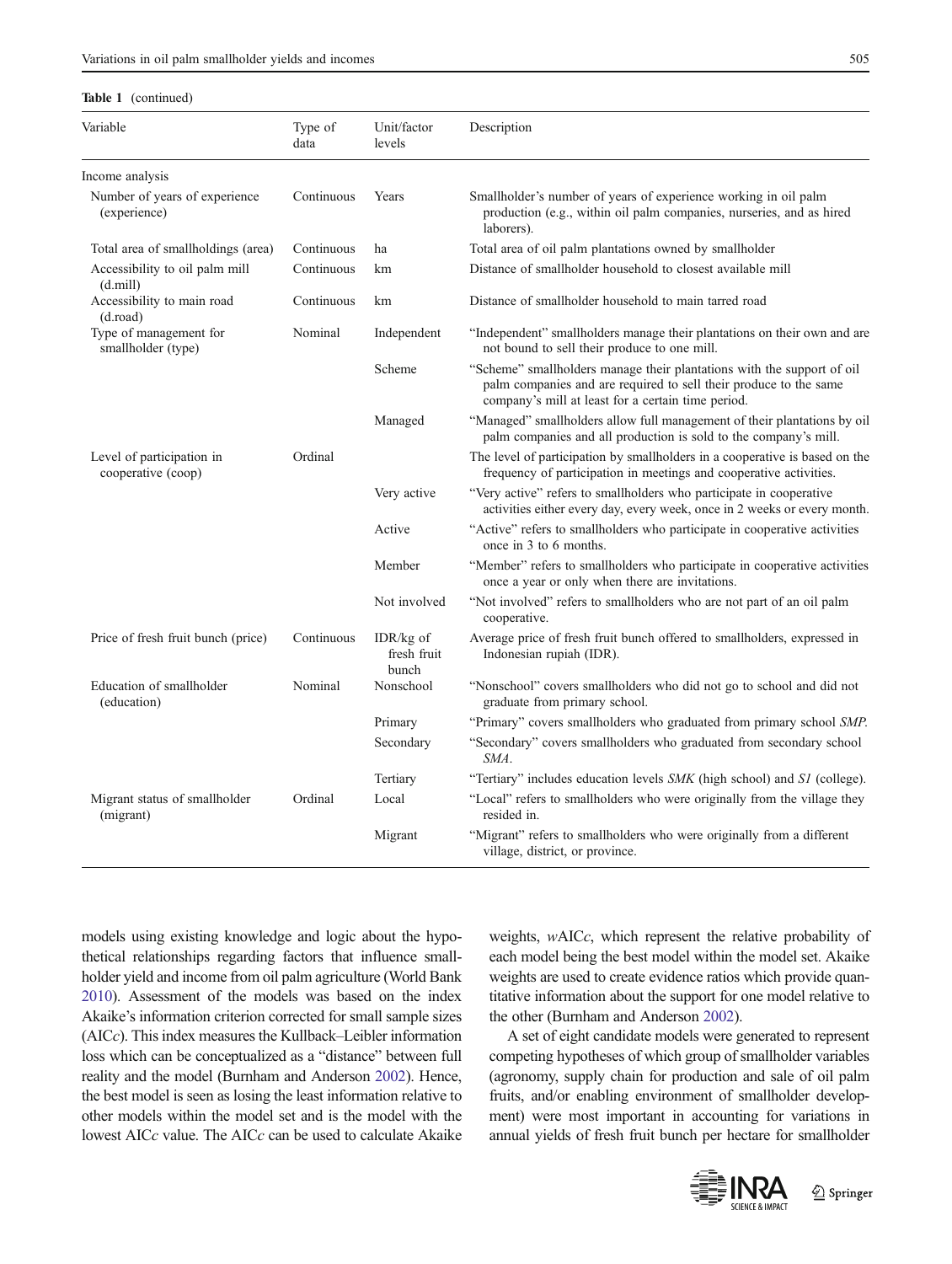plantations (Table 2) and in gross monthly income derived from smallholder plantations (Table 2) (See Table [1](#page-3-0) for a detailed description of each variable). Under the yield analysis, variables associated with agronomy practices include the type of soil where the smallholding was located on (soil), area of smallholding (area), quality of seedling used (seed), number of essential nutrients used as fertilizer (fertilizer), volume of herbicides applied per hectare during each application (herbicide), density of palm trees within 1 ha of smallholding (density), and labor efficiency of harvesting oil palm trees (harvest); variables associated with the supply chain for production and sale of the oil palm fruit include start-up capital used by smallholders (capital), accessibility to mills (d.mill), and main roads (d.road), while variables associated with the enabling environment of smallholder development include management of smallholding (e.g., independently managed or supported by a company) (manage) and land tenure security of smallholding (land). Under the income analysis, variables associated with the agronomy of smallholder oil palm plantations include the number of years of experience working in oil palm production (including previous experiences working in oil palm companies, oil palm nurseries, and as hired laborers) (experience) and total area of smallholding (area); variables associated with the supply chain for production and sale of oil palm fruits include accessibility of smallholder household to mills (d.mill) and main roads (d.road), while variables associated with the enabling environment of smallholder development include the type of management smallholders are involved in (type), the level of active participation in a smallholder cooperative (coop), the price of fresh fruit bunch offered to smallholders (price), the level of education of smallholders (education), and the migrant status of smallholders (migrant).

As the data for both our yield and income analyses are hierarchically structured (households in villages within districts), we used generalized linear mixed-effect modeling (GLMM) to account for these dependencies within hierarchical groups through the introduction of random effects (Pinheiro and Bates [2000\)](#page-12-0). Each hypothetical relationship was fitted as a specific GLMM using the lmer function of the lme4 library in the R Package [\(http://www.r-project.org/\)](http://www.r-project.org/). For the yield analysis, candidate GLMMs were fitted with annual yield of smallholder plantation per hectare as the response variable, and each candidate model included age of plantation as a continuous control variable (age) and identity of smallholder, village and district (village nested in district) of smallholder plantations as random effects. Each candidate model was fitted to a normal-error distribution and an identitylink function. For the income analysis, candidate GLMMs

Table 2 Candidate models constructed to account for variations in smallholder oil palm yields and income

| Model no.       | Candidate models                                                                                                              | Analytical theme |  |
|-----------------|-------------------------------------------------------------------------------------------------------------------------------|------------------|--|
| Yield analysis  |                                                                                                                               |                  |  |
|                 | Yield $\sim$ 1 + age                                                                                                          | Null             |  |
| 2               | $Yield \sim soil + area + seed + fertilizer + herbicide + density + harvest + age$                                            | AG               |  |
| 3               | $Yield \sim capital + d.mill + droad + age$                                                                                   | <b>SC</b>        |  |
| 4               | Yield $\sim$ manage + land + age                                                                                              | EE               |  |
| 5               | $Yield \sim soil + area + seed + fertilizer + herbicide + density + harvest + capital + d.mill + d road + age$                | $AG+SC$          |  |
| 6               | $Yield \sim soil + area + seed + fertilizer + herbicide + density + harvest + manage + land + age$                            | $AG+EE$          |  |
|                 | $Yield \sim capital + d.mill + droad + manage + land + age$                                                                   | $SC + EE$        |  |
| 8               | $Yield \sim soil + area + seed + fertilizer + herbicide + density + harvest + capital + d.mill + droad + manage + land + age$ | $AG+SC+EE$       |  |
| Income analysis |                                                                                                                               |                  |  |
| 1               | $Log(income) \sim 1 + yield$                                                                                                  | Null             |  |
| 2               | Log(income)~experience+area+yield                                                                                             | AG               |  |
| 3               | $Log(income) \sim d.mill + droad + yield$                                                                                     | <b>SC</b>        |  |
| 4               | $Log(income)~$ + type + coop + price + education + migrant + yield                                                            | EE               |  |
| 5               | $Log(income) \sim experience + area + d.mill + droad + yield$                                                                 | $AG+SC$          |  |
| 6               | Log(income)~experience+area+type+coop+price+education+migrant+yield                                                           | $AG+EE$          |  |
|                 | $Log(income) \sim d.mill + droad + type + coop + price + education + migrant + yield$                                         | $SC + EE$        |  |
| 8               | $Log(income) \sim$ experience + area + d.mill + d.road + type + coop + price + education + migrant + yield                    | $AG+SC+EE$       |  |
|                 |                                                                                                                               |                  |  |

Model 1 (or null model) represents no relationship between the response variable (annual yields and gross monthly income from oil palm) and predictor variables associated with agronomy (AG), supply chain for the production and sale of oil palm fruit (SC), and enabling environment for smallholder development (EE). Models 2-4 represent models with variables only from AG, SC, or EE. Models 5-7 represent different combinations of models while model 8 represents the full model with variables from all three groups

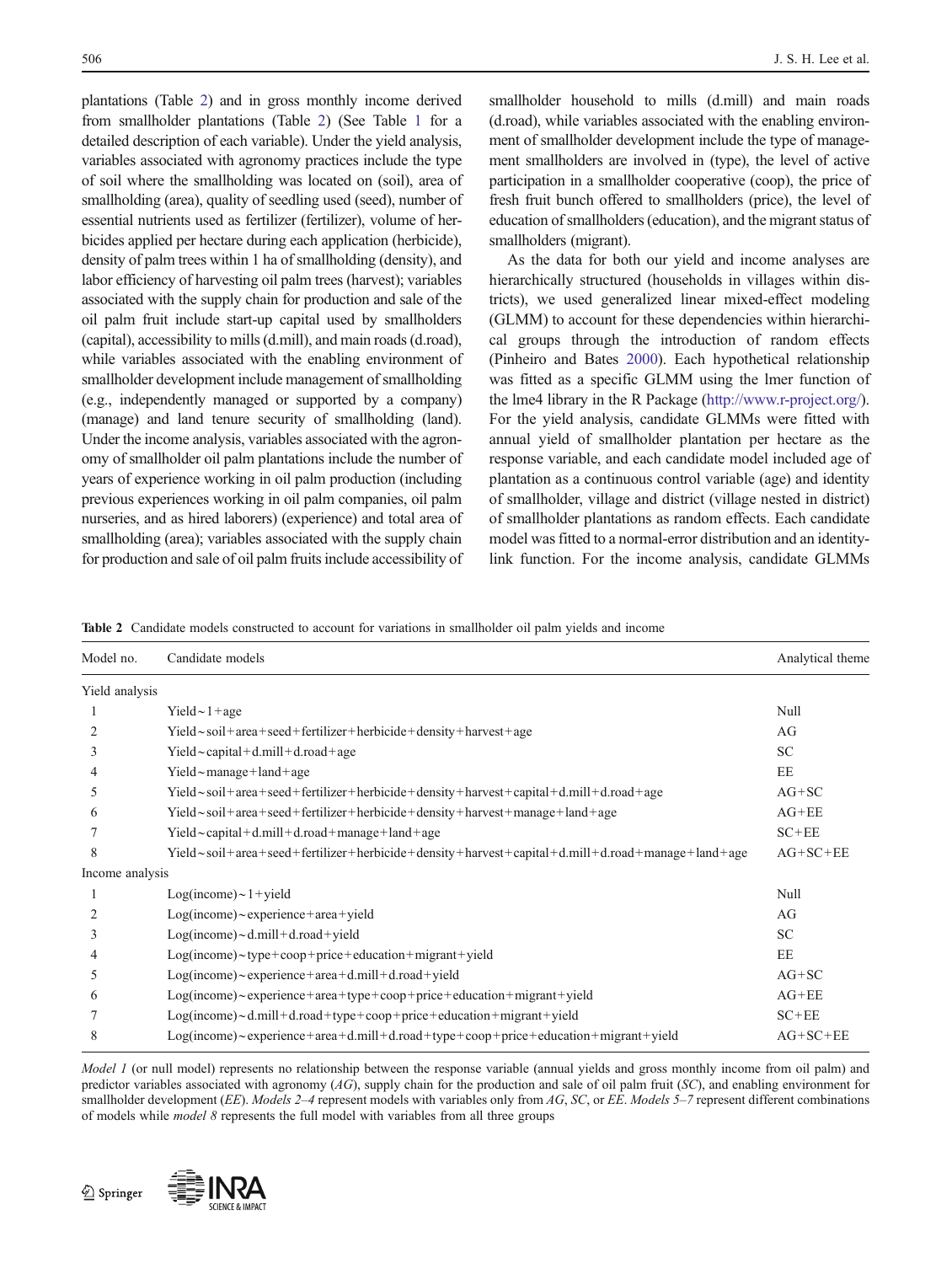were fitted with log-transformed gross monthly income from oil palm plantation as the response variable, and each candidate model included total annual yield per hectare of plantation as a continuous control variable (yield) and village and district (village nested in district) of smallholder plantations as random effects. Each candidate model was fitted to a normalerror distribution and an identity-link function. All continuous variables were standardized to improve model convergence of the fitting algorithm and comparability of effect sizes from estimated coefficients which are now on the same scale (Rhodes et al. [2009\)](#page-12-0). After excluding samples with incomplete information ("NA"), the sample size for the yield and income analyses were 426 and 313, respectively.

To assess multi-collinearity among predictor variables within the model, the variance inflation factor (vif) function of car library in the R package was applied. vifs can be used to detect multi-collinearity among predictors by quantifying how much the variance of each predictor is inflated due to the presence of high collinearity with other predictors. As vif does not work with lmer function, we used a lm function to check for any large vif values (vif $>10$ ) and removed variables with the highest vif values (Montgomery and Peck [1992\)](#page-12-0). We removed the predictor type of smallholder scheme (e.g., Members' Primary Credit Co-operative or KKPA and the estatetransmigration program PIR-TRANS) since it was highly collinear with management of smallholding.

#### 3 Results and discussion

#### 3.1 Background of smallholder households and plantations

Our smallholder household dataset  $(n=313)$  consisted of oil palm smallholders who owned only independent smallholdings (173) independent smallholders, 55.3 %), smallholders who owned scheme smallholdings (115 scheme smallholders, 36.7 %), and smallholders who owned managed smallholdings (25 managed smallholders, 8 %). Approximately 60 % of scheme and managed smallholders owned an additional independent smallholding. The average area of oil palm ownership by smallholders was 2.97 ha and ranged between 0.25 and 25 ha. When broken down into different types of smallholders, the average area of oil palm ownership under independent, scheme, and managed smallholders was  $2.3 \pm 2.5$  (SD),  $3.9 \pm 3.1$ , and  $3.8 \pm 2.4$  ha, respectively. Our oil palm smallholding dataset  $(n=426)$  consisted of 281 independent smallholdings and 145 scheme smallholdings. The average area of an independent and scheme smallholding in our dataset was  $1.8 \pm 1.9$  and  $2.0 \pm 0.7$  ha, respectively. We excluded all managed smallholdings from our dataset as they are managed entirely by the oil palm company, and oil palm smallholders have no information regarding agronomic practices within these smallholdings.

The mean age of our survey respondents was  $43.7\pm$ 11.2 years. More than half of our respondents were migrants (54 %), of which 14 % came from a different village or subdistrict, 10 % came from a separate district, and 74 % came from a different province. Of the smallholders who were migrants, 10 % married into the village and settled down, 37 % were part of the transmigration program or were second-generation transmigrants, while 46 % migrated to eke out a living (merantau). Respondents came from a range of ethnic backgrounds, the most common were the Melayu (29 %) and Javanese (26 %), followed by Mandailing (15 %), Sundanese (9 %), and Minang (7 %). The remaining respondents came from a mixed ethnic background, and a few individuals identified themselves as Batak (3 %). Islam was the dominant religion among our oil palm smallholders surveyed (308 smallholders, 98 %).

Average smallholder household size was  $4.3 \pm 1.7$  people, and the average number of children under 17 years of age for each household was  $1.6 \pm 1.2$  children. The majority of oil palm smallholder households had at least two sources of income including oil palm cultivation (59 %). Smallholder households that relied on oil palm cultivation as their only source of livelihood made up 21 % of our survey, while 20 % had three or more sources of income including oil palm cultivation. Out of the smallholder households surveyed, 42 % owned an additional agricultural system such as rubber plantations, rice, corn, cacao, or vegetable farms. Majority of our respondents received basic education, with 37 % having a primary school education and 22 % who did not finish school or did not attend school. Around 15 % received secondary school education, and about one quarter (25 %) received tertiary education or were pursuing a tertiary education.

#### 3.2 Yields from oil palm smallholdings

The overall mean annual yield of smallholdings from our surveys was  $15.4 \pm 7.5$  t/ha, close to the mean annual yields reported by the Indonesian Ministry of Agriculture for the smallholder oil palm sector (∼14 t/ha) (Molenaar et al. [2010\)](#page-12-0). At an early stage of oil palm development (5–8 years), the mean annual yield of independent smallholdings  $(14.2 \pm$ 0.6 t/ha) was 25 % lower compared to scheme smallholdings  $(17.8\pm1.1 \text{ t/ha})$ . At a later stage of oil palm development  $(9-$ 17 years), the mean annual yields of independent smallholdings  $(15.9\pm0.7 \text{ t/ha})$  were 38 % lower compared to scheme smallholdings  $(22.1 \pm 0.5 \text{ t/ha})$ .

From our analysis, the best model for predicting variations in annual yield per hectare for oil palm smallholdings included variables associated with the agronomy practices within smallholder plantations and the enabling environment for smallholder development (Table [3\)](#page-7-0). This model accounted for 86.3 % of the Akaike weights in the model set but had a very low percentage

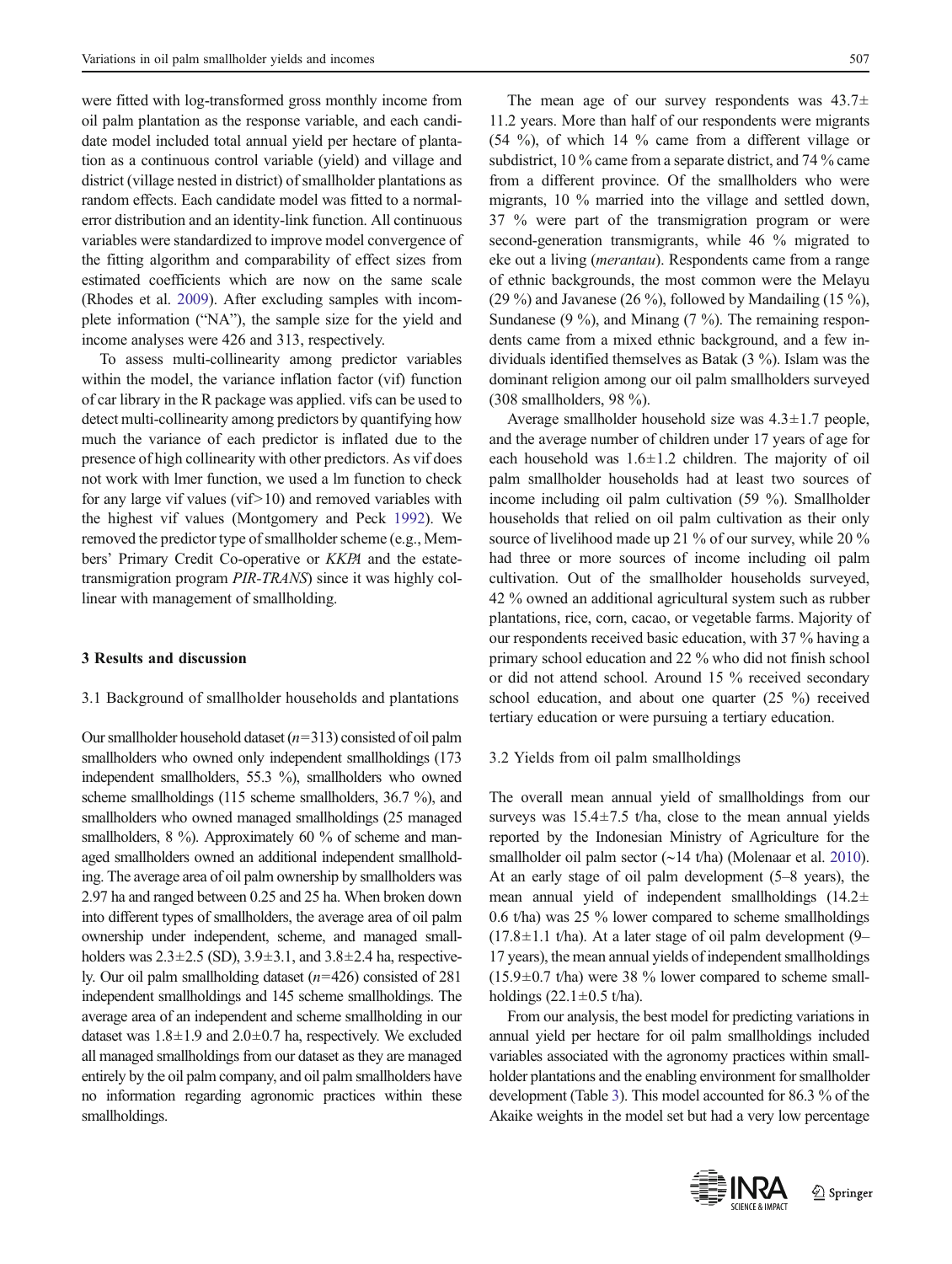<span id="page-7-0"></span>deviance explained, 1.35 %. The second best model was the full model which included variables associated with the agronomy, supply chain for production and sale of fresh fruit bunch, and the enabling environment for smallholder development. This model accounted for 13.1 % of the Akaike weights in the model set and had an equally low percentage deviance explained of 1.35 % (Table 3). Altogether, these two models represent more than 99 % of the Akaike weights present in the model set. The best fit model is represented by the following equation:

 $Yield~1,864.66 \times soil_{mineral} + 2,464.79 \times soil_{swamp}$ −129.06  $\times$  area + 1,960.08  $\times$  seed<sub>high</sub> +  $282.29 \times seed_{medium}$ <sup>-279.87</sup>  $\times seed_{low}$  + 6, 489.58  $\times$  fertilizer<sub>all</sub> + 2, 763.34 $\times$ fertilizer<sub>sufficient</sub> + 1, 182.76  $\times$  fertilizer<sub>insufficient</sub> + 94.77  $\times$  herbicide + 658.57  $\times$  density  $+818.95 \times$  manage<sub>scheme</sub>  $+ 2,878.41 \times$  land<sub>maximum</sub>  $+ 2,954.30 \times$  land<sub>moderate</sub>  $+ 9,997.47 \times$ harvest<sub>thrice</sub> + 5, 937.37  $\times$  harvest<sub>twice</sub> + 3, 313.98  $\times$  age-104.71

Within the above model, the coefficients represent the effect sizes of individual predictor terms and were used to make yield predictions of oil palm smallholdings under a 10,000 iteration bootstrapped model (Fig. [2\)](#page-8-0). All terms within

Table 3 Results of model selection using the AICc (Akaike's information criterion corrected for small sample sizes) as an index for comparing models in the yield and income analyses

| Model no.       | Candidate models                                                                                                             | Analytical theme LL |            | K  | $\triangle$ AIC $c$ | wAICc         | Evidence ratio | %DE       |
|-----------------|------------------------------------------------------------------------------------------------------------------------------|---------------------|------------|----|---------------------|---------------|----------------|-----------|
| Yield analysis  |                                                                                                                              |                     |            |    |                     |               |                |           |
| 6               | $Yield \sim soil + area + seed + fertilizer +$<br>herbicide+density+harvest+<br>$manage + land + age$                        | $AG+EE$             | $-4,276$   | 12 | 0.000               | 0.86300       | $\overline{1}$ | 1.35 $%$  |
| 8               | $Yield \sim soil + area + seed + fertilizer +$<br>herbicide+density+harvest+capital+<br>$d.mill+droad + manage + land + age$ | $AG+SC+EE$          | $-4,275$   | 14 | 3.776               | 0.13061 6.607 |                | 1.35 $%$  |
| 4               | Yield~manage+land+age                                                                                                        | EE                  | $-4,283$   | 10 | 9.959               | 0.00594       | 145.377        | $1.19\%$  |
| 7               | Yield~capital+d.mill+d.road+manage+<br>$land + age$                                                                          | $SC + EE$           | $-4,282$   | 13 | 15.074              | 0.00046       | 1,876.237      | 1.20%     |
| 5               | $Yield \sim soil + area + seed + fertilizer +$<br>herbicide+density+harvest+capital+<br>$d.mill+d road+age$                  | $AG+SC$             | $-4,308$   | 4  | 48.874              | < 0.00001     | 40,997,706,674 | $0.59\%$  |
| 2               | $Yield \sim soil + area + seed + fertilizer +$<br>herbicide+density+harvest+age                                              | AG                  | $-4,307$   | 7  | 52.854              | < 0.00001     | $3.00E + 11$   | $0.62 \%$ |
| 3               | $Yield \sim capital + d.mill + droad + age$                                                                                  | <b>SC</b>           | $-4,319$   | 6  | 74.445              | < 0.00001     | $1.46E+16$     | $0.35 \%$ |
| 1               | Yield $\sim$ 1 + age                                                                                                         | Null                | $-4,334$   | 5. | 102.339             | < 0.00001     | $1.67E + 22$   | $0.00 \%$ |
| Income analysis |                                                                                                                              |                     |            |    |                     |               |                |           |
| 6               | Log(income)~experience+area+type<br>+coop+price+education+migrant+yield                                                      | $AG + EE$           | $-301.682$ | 11 | 0.000               | 0.79065       | $\overline{1}$ | 20.57 %   |
| 8               | $Log(income) \sim experience + area +$<br>$d.mill + droad + type + coop + price +$<br>education+migrant+yield                | $AG+SC+EE$          | $-300.841$ | 13 | 2.658               | 0.20935       | 3.77           | 20.79 %   |
| 2               | $Log(income) \sim experience + area + yield$                                                                                 | AG                  | $-339.93$  | 6  | 65.893              | < 0.00001     | $2.03E+14$     | 10.50 %   |
| 5               | $Log(income) \sim experience + area + d.mill +$<br>d.road+yield                                                              | $AG+SC$             | $-338.675$ | 8  | 67.582              | < 0.00001     | $4.74E + 14$   | 10.83 %   |
| 7               | $Log(income) \sim d.mill + droad + type +$<br>coop+price+education+migrant+yield                                             | $SC + EE$           | $-337.368$ | 11 | 71.373              | < 0.00001     | $3.15E+15$     | 11.17 %   |
| 4               | $Log(income)~$ + type + coop + price +<br>education+migrant+yield                                                            | EE                  | $-340.33$  | 9  | 73.014              | < 0.00001     | $7.16E+15$     | 10.39 %   |
| 1               | $Log(income) \sim 1 + yield$                                                                                                 | Null                | $-379.811$ | 4  | 141.511             | < 0.00001     | $5.35E + 30$   | $0.00 \%$ |
| 3               | $Log(income) \sim d.mill + droad + yield$                                                                                    | <b>SC</b>           | $-378.321$ | 6  | 142.675             | < 0.00001     | $9.58E + 30$   | $0.39\%$  |

LL log likelihood, K number of parameters,  $\triangle AICc$  difference between the AICc value and the minimum AICc value within the model set, wAICc refers to the weight of the model which represents the relative probability of each model being the best model within the model set, Evidence ratios provide model weight assessments to the best fit model,  $\%DE$  percentage deviance explained quantifying the amount of variation in the response variable explained by the model itself, AG agronomy practices, SC supply chain for production and sale of oil palm fruit,  $EE$  enabling environment for smallholder development

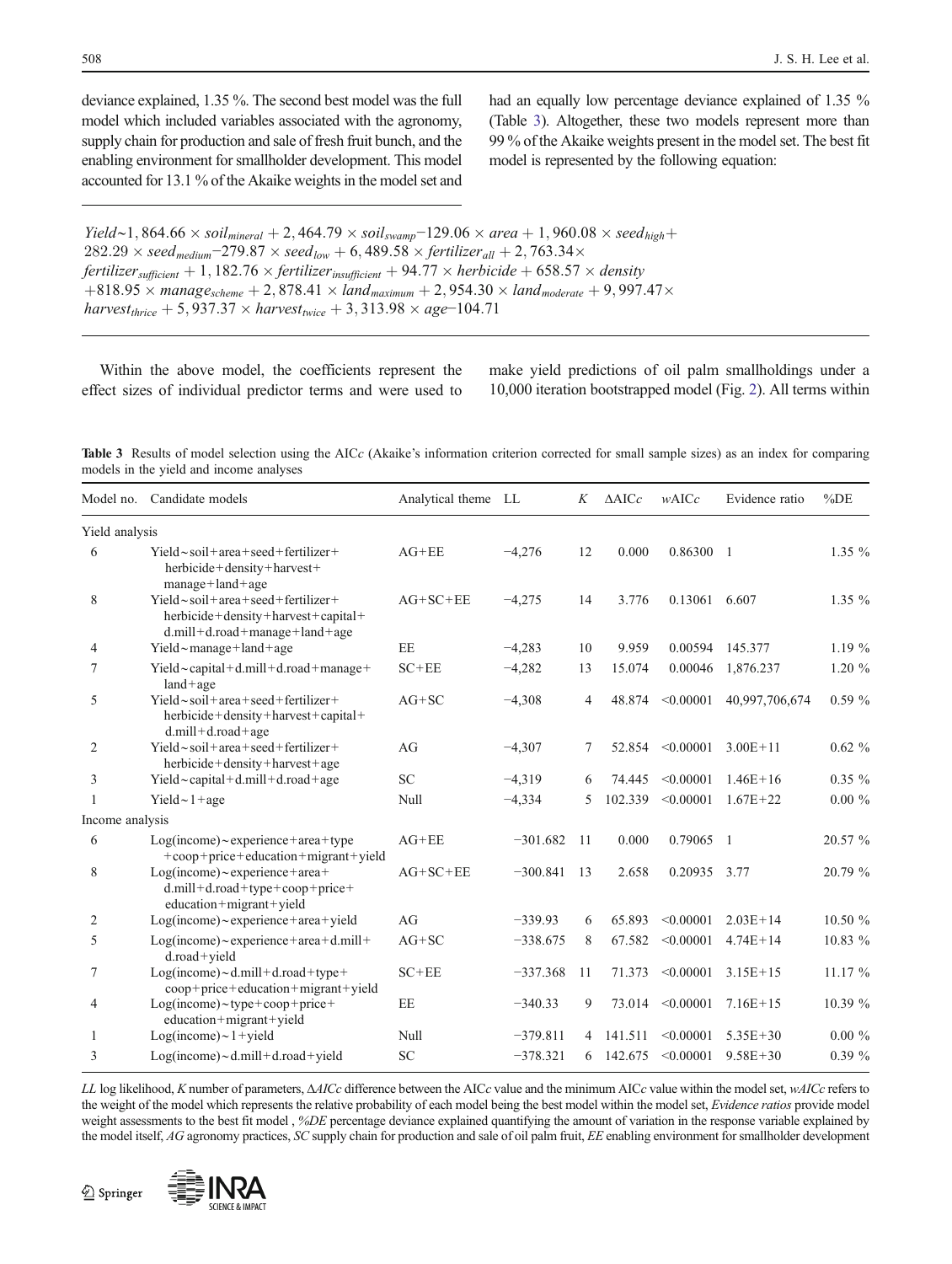<span id="page-8-0"></span>the categorical variables predicted the annual yield per hectare within the observed bootstrapped 95 % confidence intervals of annual yields from oil palm smallholdings although plantations which were harvested only once a month predicted annual yields which were slightly above the lower limit of our bootstrapped 95 % confidence interval (Fig. 2(f)). Once-amonth harvesting predicted the lowest annual fresh fruit bunch yields (14.82 t/ha) from our bootstrapped model. Variables which predicted lower annual yields per hectare from oil palm plantations include mixed (mineral and swamp) soil type, low and mixed seed quality, insufficient use of fertilizer types and organic fertilizers, smallholdings which were managed independently, and minimum land tenure security (Fig. 2(a–e)). Increasing the area of smallholdings resulted in slightly decreasing yields while increasing the density of palm plantings led to increase in yields. Increasing the volume of herbicide applied led to only minimal increase in oil palm yields (Fig.  $2(g-i)$ ).

# 3.3 Household income from oil palm cultivation

Oil palm is a major source of income for rural communities visited in our survey. The mean percentage contribution to total income from oil palm agriculture in our study, 77 %, was slightly higher compared to 63 % reported by Susila [\(2004\)](#page-12-0), and fell within the range of 63–78 % from Budidarsono et al. [\(2012\)](#page-11-0). Mean gross monthly income from oil palm cultivation of an oil palm smallholder household was 4.74±5.82 million Indonesian rupiah (IDR) or 555.03 US dollars (USD) (1 USD  $=8,540$  IDR for July 2011) and ranged widely from 50,400 IDR to 45.9 million IDR.

The best model for predicting variations in gross monthly income from oil palm cultivation was a combination of variables associated with the agronomy practices within smallholder plantations and the enabling environment for smallholder development. This model accounted for 79.1 % of the



Fig. 2 Predicted annual yield of fresh fruit bunch for each variable considered in the generalized linear mixed-effect modeling (GLMM) incorporating soil type  $(a)$ , seed quality  $(b)$ , fertilizer sufficiency  $(c)$ , management of smallholding  $(d)$ , land tenure security  $(e)$ , harvesting rotation  $(f)$ , area of plantation  $(g)$ , herbicide volume  $(h)$ , and density of palm plantings  $(i)$ . The observed annual yield of fresh fruit bunch 95 % confidence interval (dotted horizontal lines) was determined by a 10,000 iteration bootstrap predicted by the "best" model that included a combination of variables from agronomy practices within smallholder plantations and the enabling environment for smallholder development. Error bars represent the 10,000 iteration bootstrapped upper 95 % confidence limits. Suff sufficient, *insuff* insufficient, org organic. See Table [1](#page-3-0) for description of variables

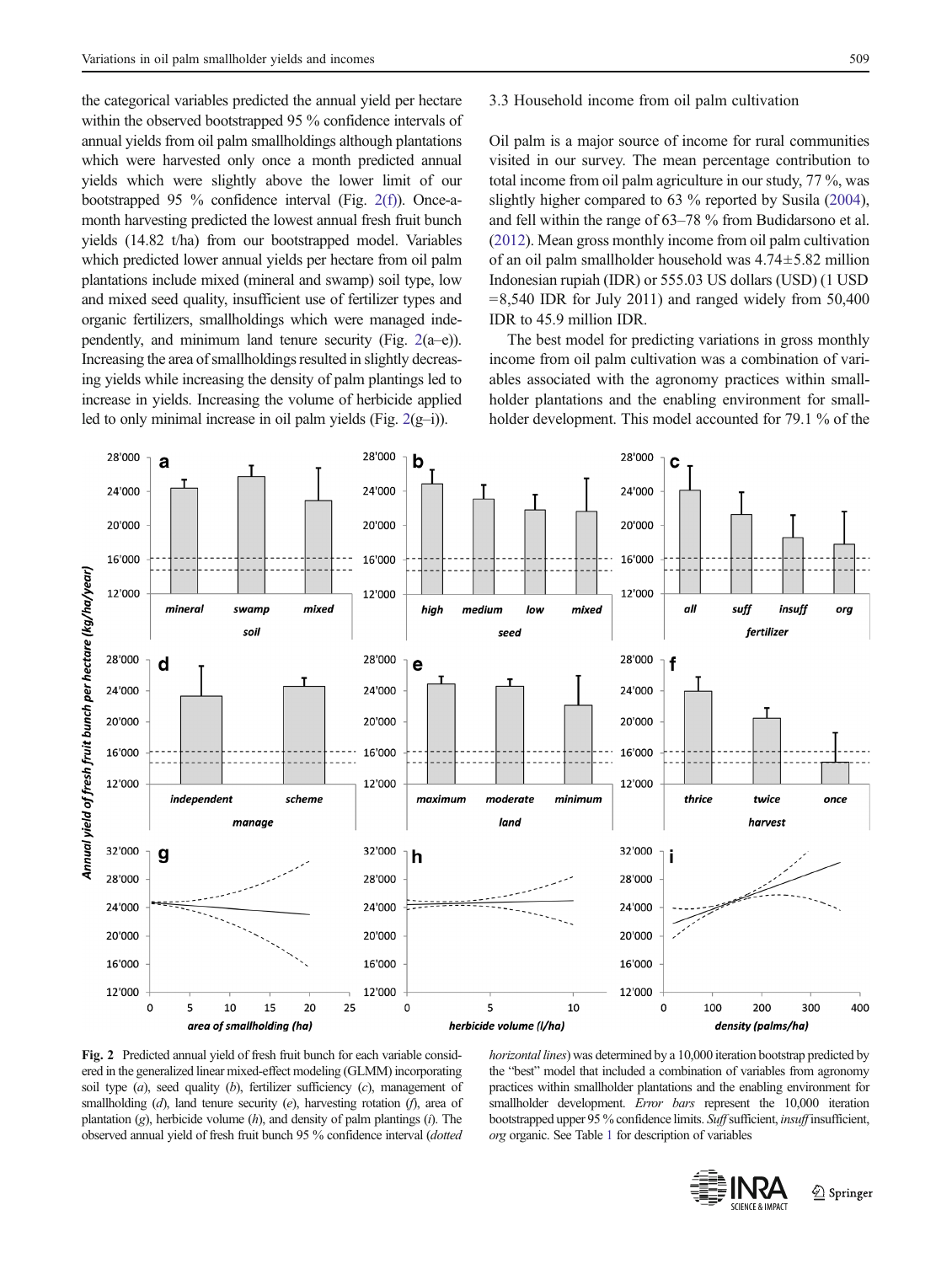Akaike weights in the model set, and the percentage deviance explained was 20.57 % (Table [3\)](#page-7-0). The second best model was the full model which included variables associated with the agronomy, supply chain for production and sale of fresh fruit bunch, and the enabling environment for smallholder development. This model accounted for 20.9 % of the Akaike

weights in the model set, and the percentage deviance explained was 20.79 % (Table [3\)](#page-7-0). Altogether, these two models represent more than 99 % of the Akaike weights present in the model set. The best fit model is represented by the following equation:

Log(income)~0.09383  $\times$  experience + 0.42447  $\times$  area + 0.40545  $\times$  type<sub>manage</sub> + 0.25387 $\times$ type<sub>supported</sub>  $+ 0.05429 \times coop_{veryactive} + 0.36285 \times coop_{active} + 0.26448 \times coop_{member} + 0.39055 \times$ price−0.11941  $\times$  education<sub>primary</sub>−0.09423  $\times$  education<sub>secondary</sub> + 0.02579 $\times$ education<sub>tertiary</sub>−0.09006 × migrant<sub>migrant</sub> + 0.35979 × yield + 14.58404

Within the above model, the coefficients represent the effect sizes of individual predictor terms and were used to make income predictions of oil palm smallholder households under a 10,000 iteration bootstrapped model (Fig. [2](#page-8-0)). All terms within the categorical variables predicted gross monthly income from oil palm cultivation within the observed bootstrapped 95 % confidence intervals except for independent smallholders (Fig. [3\(](#page-10-0)a–d)). Independent smallholder households predicted the lowest gross monthly income from oil palm cultivation (2.17 million IDR) from our bootstrapped model. Active participation in smallholder cooperatives predicted higher gross monthly income although very active participation in cooperatives predicted similar gross monthly income as smallholders who were not involved in cooperatives. Migrant status and highest education level attained by smallholders showed no clear trends in predicting gross monthly income. Unsurprisingly, increasing the number of years of experience working in oil palm cultivation, the total area of oil palm plantation owned, and the price of fresh fruit bunch predicted increasing gross monthly income of smallholders (Fig. [3](#page-10-0)(e–g)).

# 3.4 Improving yields and benefit sharing for oil palm smallholders

Improving smallholder oil palm yields has been given increasing attention by the Indonesian government (Yulisman [2011\)](#page-12-0) and international organizations (World Bank [2011](#page-12-0); Fitriyardi [2012\)](#page-11-0). While fertilizer and good seedlings are the basis of high yields for oil palm cultivation, best management practices within plantations can help reduce the oil palm yield gap (Donough et al. [2010\)](#page-11-0). Our results provide empirical support for the importance of optimal harvesting towards increasing smallholder oil palm yields. Within our study, harvesting once a month predicted the lowest yields in smallholder oil palm plantations (Fig. [2\(f\)](#page-8-0)). Harvesting rotation within an oil palm plantation has a strong impact on the productivity of the oil palm, and short harvesting intervals (7–10 days) have shown to improve fresh fruit bunch productivity of oil palm crops (Donough et al. [2010\)](#page-11-0).

 $\hat{\mathcal{D}}$  Springer



From an environmental perspective, it is interesting to note the response of smallholder fresh fruit bunch yields to organic fertilizers and increasing volume of herbicide used. While organic fertilizers predict lower annual yields than the use of all types of mineral fertilizers  $(17.8\pm3.8)$  t/ha compared to 24.2  $\pm 2.8$  t/ha, Fig. [2\(c\)\)](#page-8-0), the predicted yields from organic fertilizers fell within the range of our observed bootstrapped values from our best predictor model. Therefore, organic fertilizers are feasible as an alternative nutrient source for oil palm smallholdings though they do not lead to maximum yields. On average,  $2.4 \pm 1.8$  l of herbicide (e.g., glyphosate) is used per application to remove weeds in smallholder plantations. Increasing the volume of herbicides does little to increase yields within oil palm smallholdings (Fig. [2\(h\)\)](#page-8-0). Based on our interviews, some smallholders have the impression that blanket spraying of herbicides is "cleaner" and therefore better for their oil palm plantations. As shown from our results, increasing herbicide use leads to minimal increases in yields and may instead be an additional operational cost for smallholders.

Improving benefit sharing within the oil palm smallholder sector is important given that over the last two decades, there has been a growing socio-economic gap among oil palm small-holders in Indonesia (McCarthy [2010;](#page-12-0) McCarthy et al. [2012\)](#page-12-0). Our results show that independent smallholders who are not tied to any oil palm company receive the lowest gross monthly income from oil palm cultivation. While yields for independent and scheme smallholdings do not show large differences (Fig. [3\(d\)](#page-10-0)), the difference in gross monthly income is most likely related to the price received by independent smallholders for their fresh fruit bunch. At an early stage of oil palm development, the mean fresh fruit bunch price received by independent smallholdings  $(1,221 \pm 15 \text{ IDR/kg})$  was 10 % lower compared to scheme smallholdings  $(1,345\pm39 \text{ IDR/kg})$ . At a later stage of oil palm development, the mean fresh fruit bunch price received by independent smallholdings  $(1,303\pm21)$ IDR/kg) was 6 % lower compared to scheme smallholdings  $(1,382\pm20 \text{ IDR/kg})$ . Disadvantages in fresh fruit bunch prices for independent smallholders were also reported in a case study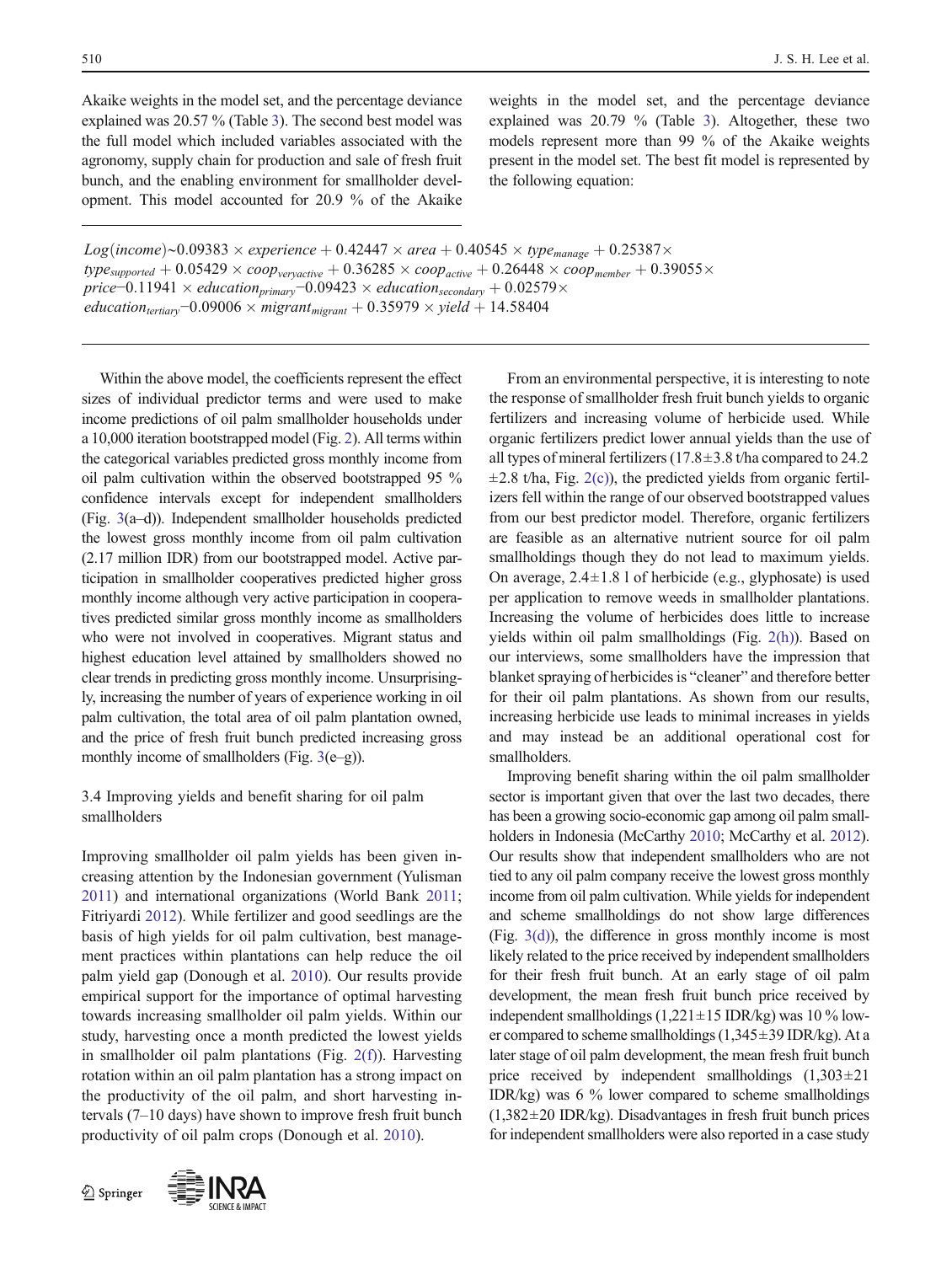<span id="page-10-0"></span>

Fig. 3 Predicted gross annual income derived from oil palm cultivation for each variable considered in the generalized linear mixed-effect modeling (GLMM) incorporating type of management for smallholders  $(a)$ , level of participation in cooperative  $(b)$ , highest education level of smallholder (c), migrant status of smallholder (d), years of experience working in oil palm cultivation  $(e)$ , total area of smallholding owned  $(f)$ , and price of fresh fruit bunch  $(g)$ . The observed gross

in Riau where marketing costs for independent smallholders was 94 IDR/kg, approximately twice that for scheme small-holders in the vicinity (Rifal et al. [2008\)](#page-12-0). The costs of marketing fresh fruit bunch for independent smallholders is higher since smallholders could not access oil palm mills directly without a letter of entitlement such as a delivery order or Surat Pengantar Buah (SPB). Indeed, the oil palm middlemen we came across in all our study districts noted that owning a SPB is mandatory for selling their fresh fruit bunch to any processing mill, and an individual SPB is needed for individual processing mills. Oil palm middlemen who did not possess a SPB will have to borrow another middleman's SPB, and this may incur borrowing costs which are then passed on to independent smallholders. However, scheme smallholders may not always have fairer prices for their fresh fruit bunch as shown in Kalimantan where unrelated costs (e.g., oil palm

annual income 95 % confidence interval (dotted horizontal lines) was determined by a 10,000 iteration bootstrap predicted by the "best" model that included a combination of variables from agronomy practices within smallholder plantations and the enabling environment for smallholder development. Error bars represent the 10,000 iteration bootstrapped upper 95 % confidence limits. Very very active, none non-involved. See Table [1](#page-3-0) for description of variables

mill depreciation costs, oil palm company's bank interest rates) are transferred from the oil palm company to their scheme smallholders (Gillespie [2011\)](#page-11-0).

Variables under agronomy and the enabling environment for smallholder development were most important in predicting variations for both annual yields from smallholder plantations and gross monthly income from oil palm cultivation. Interestingly, factors under the supply chain for production and sale of oil palm fruit did not appear in both yield and income best models but did appear under second best models. While distance to public roads and mills are important in accounting for the full weights (>99 %) in the model set, ontime and efficient transportation services were perhaps sufficient to make up for long distances from roads and mills. For example, smallholders sampled in Musi Banyu Asin were located more than 30 km away from an oil palm mill but were

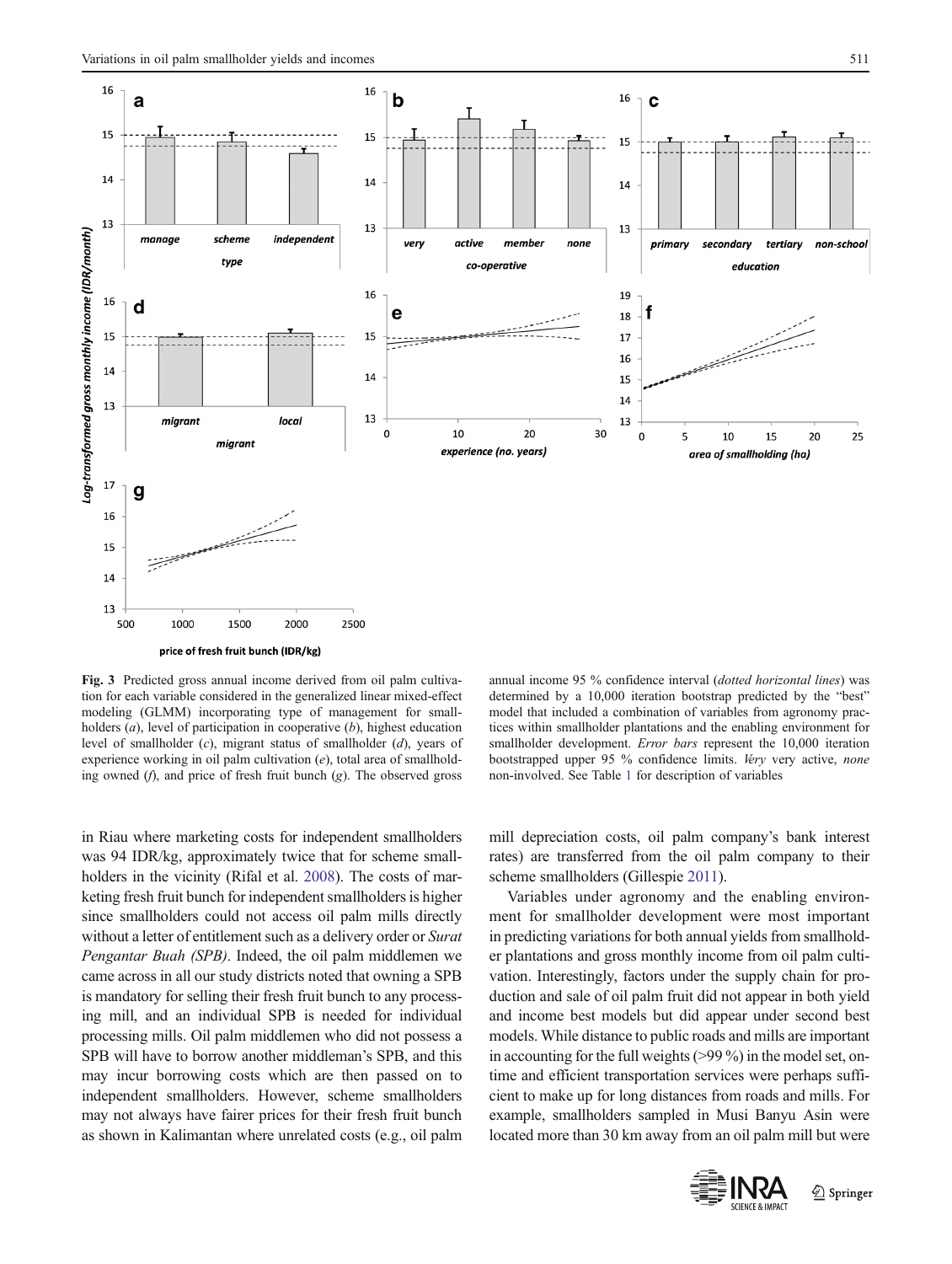<span id="page-11-0"></span>capable of arranging timely and efficient transportation of the fresh fruit bunch to the mill. Hence, taking into consideration the quality of transportation services may have been more representative for our analysis. The percentage deviance represented by our models in the yield analyses was very low (0.35–1.35 %; Table [3\)](#page-7-0), suggesting that the effects from our predictor terms were weak. One of the main caveats of our yield analysis was the use of the number of essential fertilizers instead of the quantity of fertilizers used as a variable. Previous research has shown that quantity of fertilizers greatly influences fresh fruit bunch yields within oil palm plantations (Corley and Tinker 2003). Although we did capture data on the amount of fertilizers used by smallholders, this measurement was not complete for our entire dataset and had to be excluded. We recommend that future studies looking into smallholder oil palm yields include quantity of fertilizer usage as an important variable for consideration.

# 4 Conclusion

Our results indicate that a combination of factors under the agronomy of oil palm smallholdings and the enabling environment for smallholder oil palm development best explain variations in both smallholder oil palm yields and household incomes. Good practices in agronomy within oil palm smallholdings are a result of smallholders' own experience and knowledge in oil palm agriculture and smallholders' enabling environment which defines the level of support smallholders receive in terms of access to training and agricultural inputs. From our model predictions, we highlight two specific variables, harvesting rotation and type of smallholder management, which were shown to constrain smallholder oil palm yields and incomes, respectively. Improving smallholder yields and income to increase productivity and benefit sharing within Indonesia's oil palm industry therefore require both intensive agricultural extensions to smallholders in Indonesia and state intervention policies to ensure smallholders have an enabling environment for oil palm development. Based on the main findings of our study, we recommend (1) prioritizing agricultural extension on best management practices for independent smallholders and (2) improving access to oil palm mills to lower marketing costs of fresh fruit bunch for independent smallholders. While agricultural extension and state intervention policies continue to be important for smallholder yields and income, the approach taken should be considered in light of Indonesia's past agricultural extension policies for smallholder tree crop development. Some lessons drawn from Indonesia's experience with smallholder oil palm and rubber projects in Sumatra and Kalimantan include the need for stronger institutional structures, greater mobilization of farmers into cooperatives, and better resources to manage credit for smallholders (ADB 2005; IEG [2012](#page-12-0)).

At present, Indonesia's smallholder oil palm sector is more influenced by market-driven processes following government decentralization and a withdrawal of state engagement in supporting smallholder programs (McCarthy [2010\)](#page-12-0). Without active involvement of a developmental state to ease constraints for oil palm smallholders, the laissez faire approach may leave poor oil palm smallholders, especially independent smallholders, vulnerable to global market processes (McCarthy [2010](#page-12-0)). Given that the Indonesian government is considering further expansion of oil palm estates to increase crude palm oil production, it is crucial to empirically assess how much of this desired growth can be met sustainably through increasing smallholder yields and developed in a way where smallholder incomes can be improved (Ministry for Economic Affairs [2011](#page-12-0)). Understanding variations in smallholder oil palm yields and income is a useful first step in this direction.

Acknowledgments This study would not be possible without the field assistance of Frans Prasetyo, Yusuf Rizal, Alamanda S. Putri, and Umilaela as well as all the oil palm smallholders in Sumatra who patiently participated in our interviews and group discussions. We thank Dr. L.T. Gan, Dr. Afrizal, and Dr. L. Anggraeni for their assistance in the field. This study is supported by the Swiss National Science Foundation (SNF 0-12818-06).

#### References

- ADB (2005) Smallholder tree crop processing project (Loan 1186- INO) in Indonesia. Asian Development Bank
- Angelsen A (1999) Agricultural expansion and deforestation: modelling the impact of population, market forces and property rights. J Dev Econ 58:185–218
- Bahroeny J (2009) Palm oil as an economic pillar of Indonesia. [http://](http://www.thejakartapost.com/news/2009/12/02/palm-oil-economic-pillar-indonesia.html) [www.thejakartapost.com/news/2009/12/02/palm-oil-economic](http://www.thejakartapost.com/news/2009/12/02/palm-oil-economic-pillar-indonesia.html)[pillar-indonesia.html.](http://www.thejakartapost.com/news/2009/12/02/palm-oil-economic-pillar-indonesia.html) Accessed 30 November 2012
- Budidarsono S, Dewi S, Sofiyuddin M, Rahmanulloh A (2012) Socioeconomic impact assessment of palm oil production. World Agroforestry Centre—(ICRAF), SEA Regional Office, Bogor
- Burnham KP, Anderson DR (2002) Model selection and multimodel inference: a practical information-thoeretic approach. Springer, New York
- Casson A (2000) The hesitant boom: Indonesia's oil palm sub-sector in an era of economic crisis and political change. Center for International Forestry Research, Bogor
- Colchester M, Jiwan N, Andiko MS, Firdaus AY, Surambo A, Pane H (2006) Promised land: palm oil and land acquisition in Indonesia—implications for local communities and indigenous peoples. Forest People Programme, Perkumpulan Sawit Watch
- Corley RHV, Tinker PBH (2003) The oil palm (World Agriculture Series). Balckwell Publishing Limited, Oxford
- Donough CR, C Witt, TH Fairhurst (2010) Yield intensification in oil palm using BMP as a management tool. International Conference on Oil Palm and the Environment 2010. Bali, Indonesia
- Fitriyardi T (2012) Diagnostic study on oil palm smallholders in Indonesia. Roundtable of Sustainable Palm Oil (RSPO), Singapore
- Fitzherbert EB, Struebig MJ, Morel A, Danielsen F, Brühl CA, Donald PF, Phalan B (2008) How will oil palm expansion affect biodiversity? Trends Ecol Evol 23:538–545
- Gillespie P (2011) How does legislation affect oil palm smallholders in the Sanggau district of Kalimantan, Indonesia? Aust J Nat Res Law Policy 14:1–37

 $\hat{\mathcal{D}}$  Springer